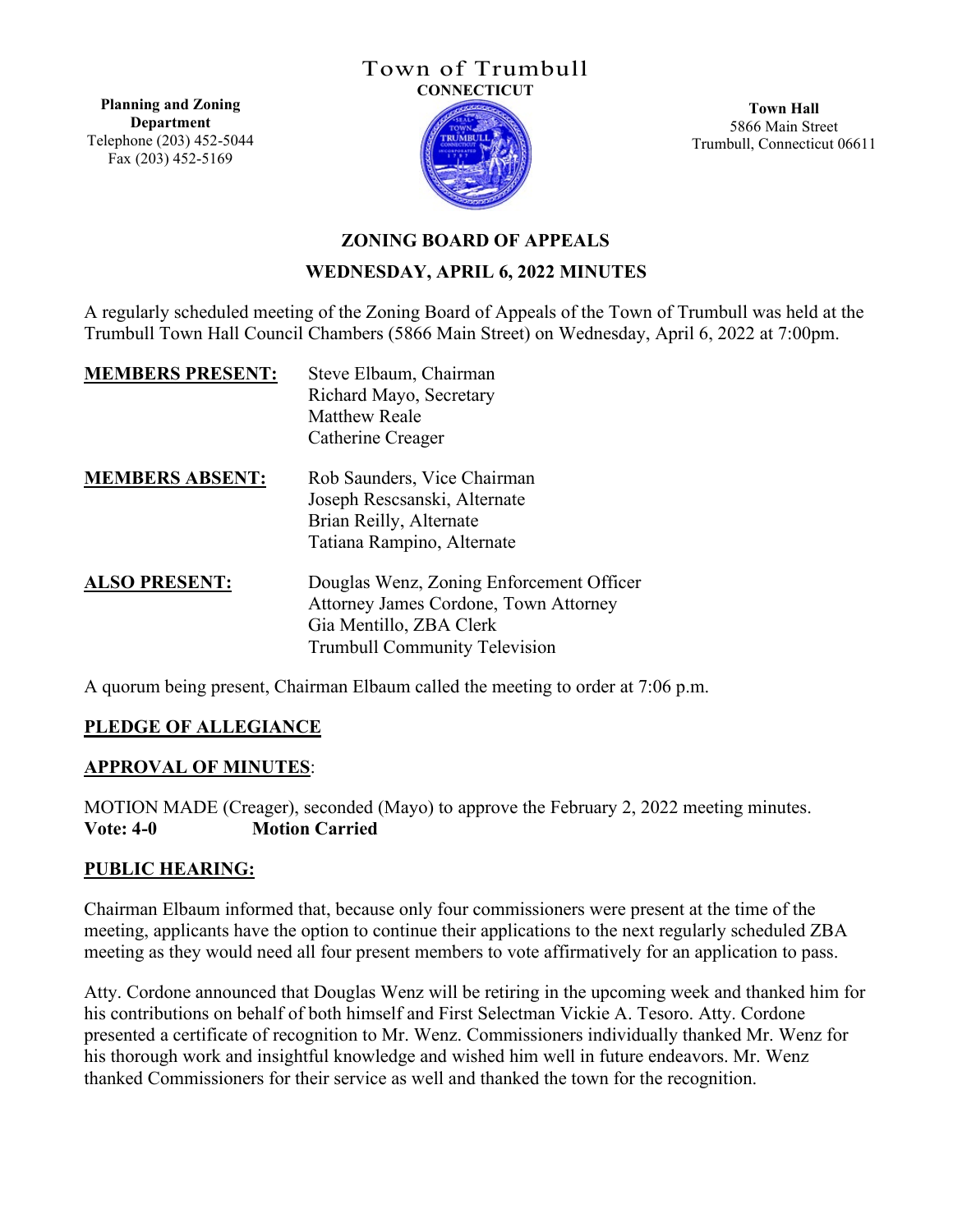Chairman Elbaum stated that the Commission would be returning to the regular meeting format of hearing all applications before entering into a work session at end of the meeting. The public was informed that they may listen but not speak during the work session portion of the meeting.

#### **Application # 22-02 – 24 Rennison Road Scott Farquharsen of Baybrook Remodelers for Thomas Stroud**

Variance of Art. Ⅰ, Sec. 4.3.1 and Art. Ⅲ, Sec 1 to add a second story over the garage, 44' from the front lot line and 8.1' from the E/S lot line.

Ken Carny (residing at 45 Green Hill Road, Orange, CT) introduced himself as the owner and contractor of Baybrook Remodelers representing the variance application for 24 Rennison Road. He stated that a variance is being sought to build a second story, two (2) bedroom addition over an existing garage resulting in no change to the existing footprint of the home. This would necessitate allowing a front yard setback of 43.9 feet were 50 feet is required and a side yard setback of 8.1 feet were 20 feet is required. According to AA zone regulations lots must be a minimum of one (1) acre in size and have 150 feet of frontage, but the lot in question is only .29 acres with 90 feet of frontage, meaning this is a pre-existing non-conforming lot. The proposed variance will not increase the current non-conformity. The addition is being placed directly over the garage to keep the look of the come similar to that of others in the area.

**Public Comment:** None.

## **Application # 22-03 – 366 Edison Road Erika Fomanek**

Variance of Art. Ⅰ, Sec 4.3.1 and Art. Ⅲ, Sec. 1 to add a shed dormer at the rear of the house, 11' from the E/S lot line and 12' from the W/S lot line.

Erika Fomanek introduced herself as owner of 366 Edison Road seeking a variance to construct a second floor, rear shed dormer, encroaching two (2) feet into the side yard setback requirements for the property in either direction of the home. She stated this to be the only option for expanding the home and add a second bathroom for a growing family.

Chairman Elbaum asked for confirmation that the variance being sought is simply to allow a two (2) foot encroachment into the side yard setbacks. Commissioner Reale asked for confirmation that this was a pre-existing, non-conforming lot. Ms. Fomanek confirmed both statements this to be true.

## **Public Comment:** None.

## **Application # 22-04 – 45 Lincoln Street Henry Schober**

Variance of Art. Ⅰ, Sec 4.3.1 and Art. Ⅲ, Sec 1 to construct a 24.4' x 12' garage, 40' from the front lot line.

Henry Schober introduced himself as the owner of 45 Lincoln Street seeking a variance to the 50 foot front setback requirement for the property to construct a garage. He stated that the existing structure is currently 41 feet from the front yard property line with a one (1) car attached garage which he hopes to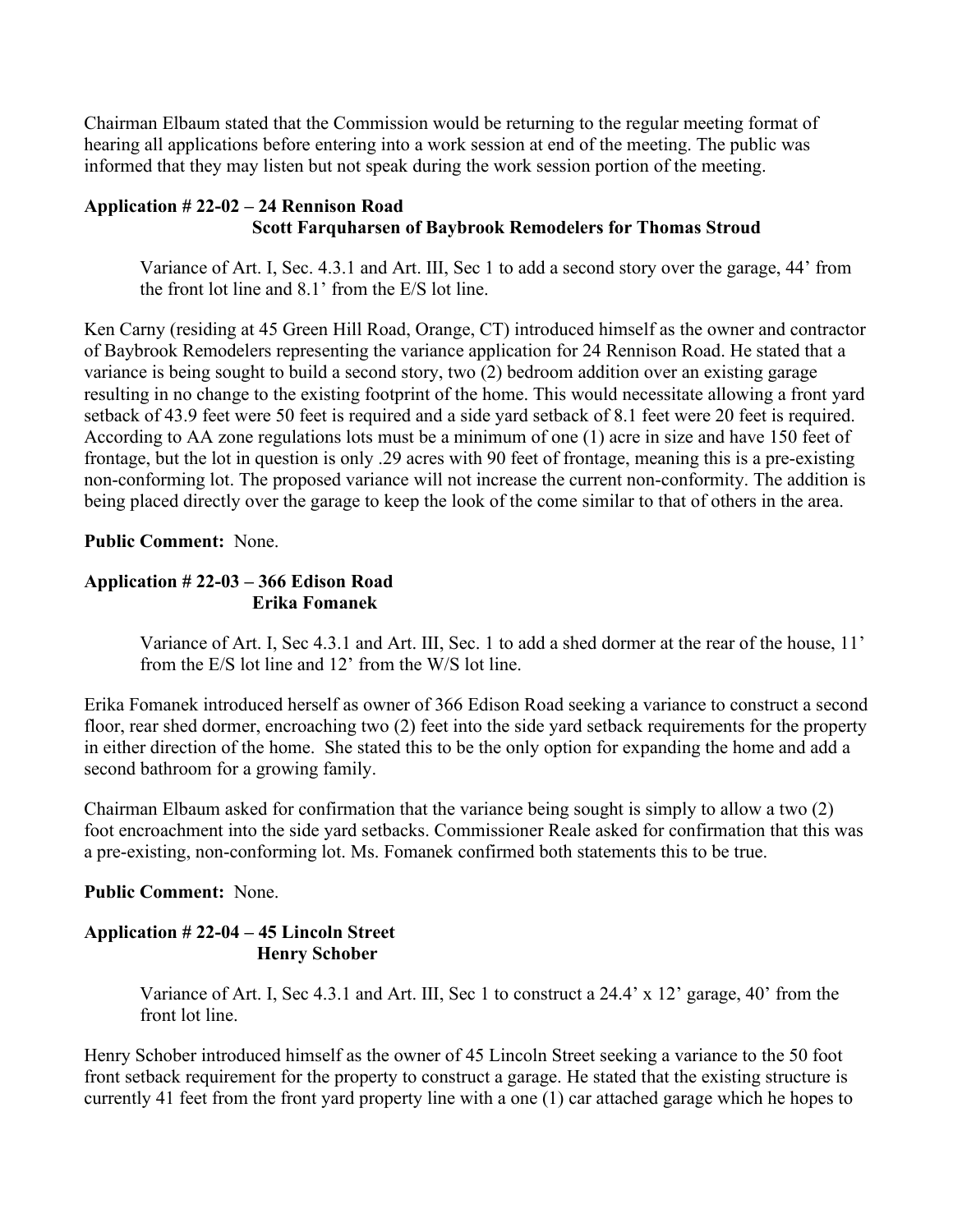expand to a two (2) car garage to accommodate the number of cars in the driveway. He stated that due to the number of drivers in his house hold and limited driveway space, residents have to continuously shuffle the vehicles around to avoid parking in the street.

Chairman Elbaum asked for confirmation that the variance is only to the side yard setback requirements and asked whether Mr. Schober had spoken to his neighbor at 41 Lincoln Street. Mr. Schober replied yes to both, adding that all the neighbors he spoke to were okay with the proposed variance.

## **Public Comment:** None.

## **Application # 22-05 – 30 Winslow Road Daniel Estrada**

Variance of Art. Ⅰ, Sec. 4.3.1 and Art. Ⅲ, Sec. 1 to construct to following: (1) Add a 12.2' x 3.3' bump out at left front of dwelling, 30.9' from the front lot line and 13.2' from the E/S lot line. (2) Add an 813 sq. ft. second story addition on the left side of dwelling, 13.1' from the E/S lot line. (3) Add a 656 sq. f.t addition over the existing front of dwelling, 30.9' from the front lot line and 16.5' from the E/S lot line. (4) Add a 6.8'x2.9' bump out at right front of dwelling, 31.1' from the front lot line. (5) Add a 228 sq. ft.  $1<sup>st</sup>$  floor addition at the right side of the dwelling, 37' from the front lot line.

Daniel Estrada introduced himself as the resident and applicant of 30 Winslow Road seeking a variance to build a 1200 square foot second story on the existing house. He informed that the variance is specifically for a 600 square foot portion of the addition that lies outside the front yard setback requirements.

Chairman Elbaum asked for confirmation that the residence is located at the end of a dead-end street and that all neighbors had been spoken to. Mr. Estrada confirmed both to be true, noting that the neighbors have all been supportive of the proposed work.

Commissioner Reale asked for clarification on the application, noting that the application indicates that the property is a "non-conforming use or building." He asked whether it should have actually been identified as a "non-conforming lot." Mr. Wenz confirmed that it is referring to a "non-conforming lot." Mr. Estrada also confirmed that it should be a "non-conforming lot."

# **Public Comment:** None.

## **WORK SESSION:**

**Motion Made** (Mayo), Seconded (Creager), to approve **Application #22-02 – 24 Rennison Road, Scott Farquharson of Baybrook Remodelers for Thomas Stroud. Vote: 4-0 Motion Carried** 

**Motion Made** (Creager), Seconded (Mayo), to approve **Application #22-03 – 366 Edison Road, Erika Fomanek. Vote: 4-0 Motion Carried** 

Commissioner Reale stated that this is a pre-existing, non-conforming lot, creating a hardship.